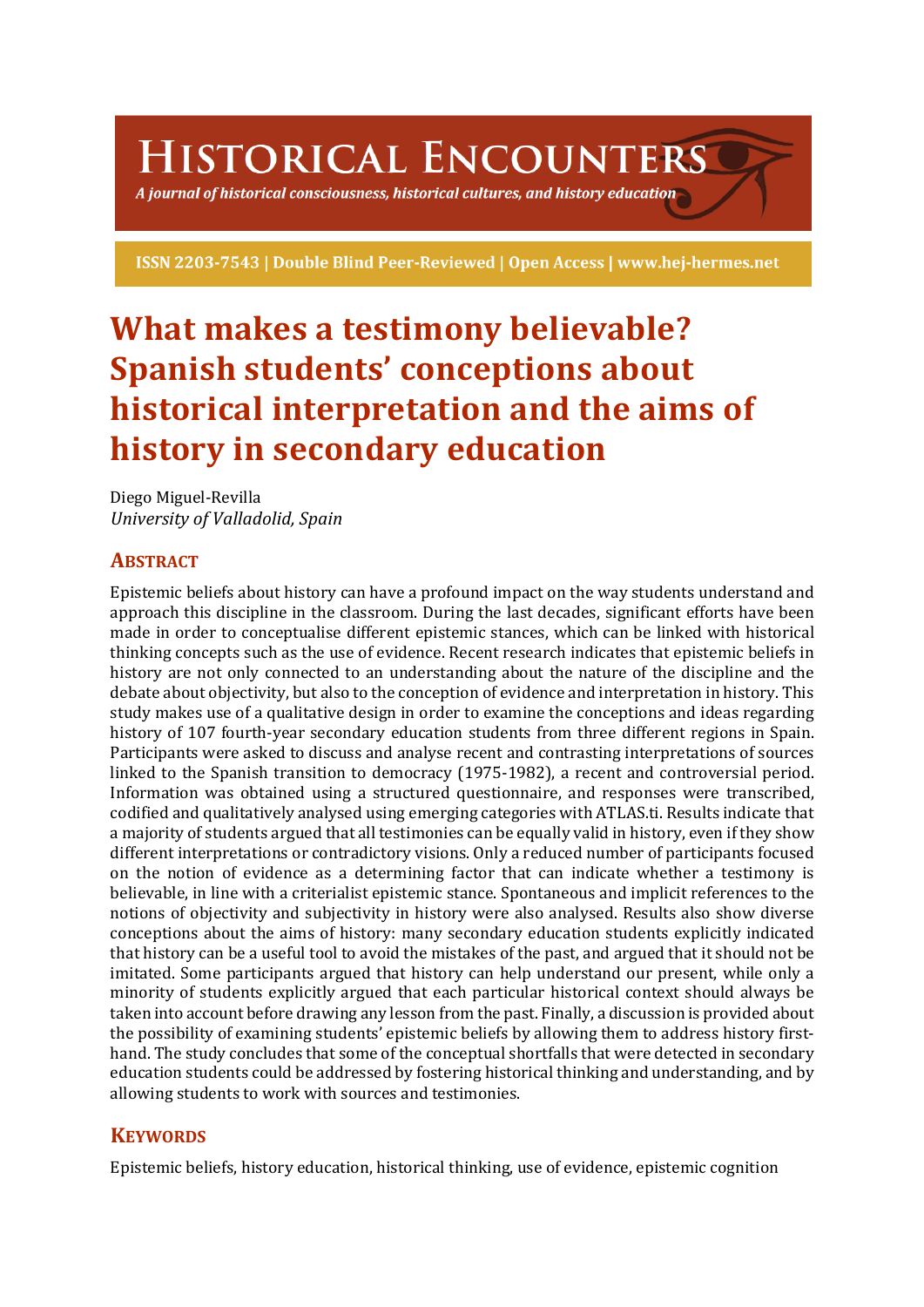#### **CITATION**

Miguel-Revilla, D. (2022). What makes a testimony believable? Spanish students' conceptions about historical interpretation and the aims of history in secondary education. *Historical Encounters, 9*(1), 101-115. https://doi.org/10.52289/hej9.106

### **COPYRIGHT**

© Copyright retained by Author Published 15 April 2022 Distributed under a CC BY-NC-ND 4.0 License

#### **Introduction**

Over the last few decades, numerous efforts have been made in order to conceptualise and analyse the way students and educators think about history, and to develop comprehensive theoretical frameworks capable of characterising their ideas about the nature and practice of this discipline. Following an approach first originated in the United Kingdom in the 1970s with *The Schools Council History Project,* which later influenced and was influenced by other national traditions (Lévesque & Clark, 2018), researchers started focusing on second-order concepts such as evidence, empathy or causation to delineate key historical thinking concepts (Lee, 2005; Seixas, 2017a).

Many of the studies that have examined how students think about these concepts have also addressed topics such as epistemic beliefs in history due to the connection and, sometimes, assimilation between second-order concepts and ideas related to how history is constructed over time (Mathis & Parkes, 2020; VanSledright & Maggioni, 2016). Characterising and then exploring these ideas can, in fact, provide multiple opportunities to understand how students think about the nature of history, something that can help detect students' learning difficulties and preconceptions, and inform teaching practices. For that reason, this research focuses on secondary education students, and aims to examine their ideas regarding validity and interpretation in history, while also analysing their conceptions about the aims of history. By doing this, the goal of the study is to also consider participants' epistemic beliefs, in connection with some of the ideas in discussion.

#### *Characterising epistemic beliefs about history*

The scientific literature exploring the conceptualisation of epistemic beliefs in history, while not as extensive as that focused on non-domain-specific epistemic beliefs, has recently made significant advances. By focusing on history education as a field with its own characteristics, researchers have been able to adapt general stages of epistemic cognition, such as the prereflective, quasi-reflective and reflective levels conceptualised by King and Kitchener (2002), and conceptualised specific stances, that is, epistemic positions to be adopted, for this particular discipline.

In this regard, Lee and Shemilt (2003) were among the more prominent researchers who developed a comprehensive model that tried to explain progression in the way students understand the second-order concept of evidence in history. By defining a series of different stages, Lee and Schemilt tried to characterise diverse ways in which students perceived historical evidence (as pictures of the past, information, testimony, scissors and paste, evidence in isolation, and evidence in context). This model was very influential in the development of a new theoretical framework by Maggioni and her colleagues, with the understanding that the concept of evidence "is a pivotal idea in epistemic cognition in history" (Maggioni et al., 2009, p. 196).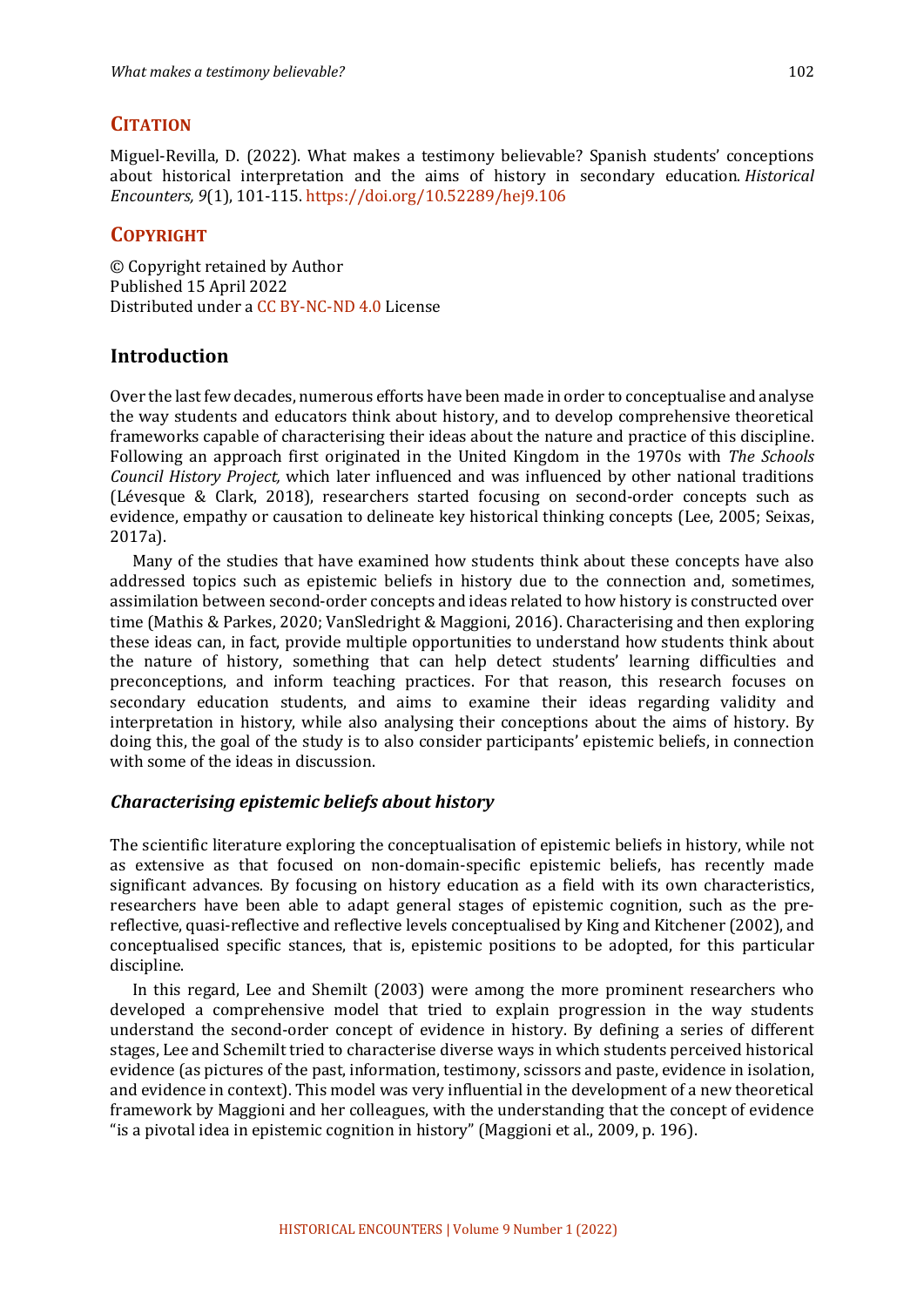Maggioni, who had been interested in the assessment of epistemic beliefs about history for a long time, proposed a conceptual model based on three different epistemic stances (Maggioni, Alexander, & VanSledright, 2004; VanSledright & Maggioni, 2016). The *copier* or *objectivist* stance is described a static conception of history in which an objective truth is seen as possible to achieve. The second vision, referred to as the *borrower* or *subjectivist* stance, can be characterised by a sceptic and sometimes relativistic approach, in which opinions and interpretations assume a key role. Last of all, people that adhere to the *criterialist* stance are expected to have a more nuanced vision of history, both in relation to its nature and to how knowledge is obtained and interpreted, building on the framework of Lee and Shemilt (2003).

Research indicates that epistemic beliefs in history are not only connected with an understanding about the nature of the discipline and the debate about objectivity, but also with the conception of evidence and interpretation in history (Miguel-Revilla, Calle-Carracedo, & Sánchez-Agustí, 2021). Due to the particular nature of history education, the notion of validity can be highlighted as one of the key elements that can shape the way students think and reflect about how historical knowledge is constructed. This, in turn, is connected to the way students believe evidence is used in history, and related to their beliefs about the role of subjectivity or objectivity in this discipline, elements that can play a fundamental role in historical interpretation. For instance, in line with the latter, authors such as Martens (2015) have proposed stages or levels of understanding regarding interpretation. In this categorisation, very similar to the framework developed by Lee and Shemilt (2003) and the one proposed by Maggioni et al. (2004), history can be seen as a picture of the past, as the historian's intention, as interpretation of the past or, finally, as a construct.

To sum up, research into epistemic cognition focuses on the way people think and reflect about the nature and process of knowledge, but this field is vast and has adopted multiple perspectives over time regarding knowledge. Epistemic beliefs have become one of the main research lines in this area, due to their conceptualisation "as an influence upon, and result of, cognitive processing" (Greene, Sandoval & Bråten, p. 5). As such, epistemic beliefs can be defined as or refer to "beliefs" about knowledge and knowing" (Hofer, 2016, p. 22), and from the point of view of this particular discipline, epistemic beliefs reflect beliefs that take into consideration how history is constructed and interpreted, among other elements related to historical knowledge. In this regard, an examination of the way key historical concepts such as validity and interpretation are understood could provide an insight to the way students think about the construction of historical knowledge, and the way these notions are connected with epistemic beliefs.

#### Understanding the effects of epistemic beliefs in history education

Epistemic beliefs about history do not only describe the way students or educators simply think about knowledge in this particular field, but can also assume an important role in influencing the way they address history education. From the point of view of teachers, research indicates that aims of history are closely related to different epistemic stances, and that less reflective stances are usually related to traditional approaches that tend to focus on fostering national identities (Sakki & Pirttilä-Backman, 2019). Research also indicates that pre-service and in-service teachers' practices can be developed after specific interventions (VanSledright & Reddy, 2014), although Stoddard (2010) cautions that educators' epistemic stances do not always go beyond the conceptual sphere into actual teaching practices.

For students, an analysis of their epistemic beliefs about history can help identify potential shortfalls in historical understanding in order to propose solutions. While available research indicates that students usually show many difficulties and shortcomings when analysing historical evidence, using primary or secondary sources can help students become aware of how history is constructed or how to compare different or contrasting accounts (Chapman, 2011; Hicks et al., 2016; Pickles, 2010). Studies in this field indicate that many students tend to conceive historical evidence as a direct link to the past, and that they think that interpretation is not necessary, believing that sources provide direct information about what already happened (Barton, 2008).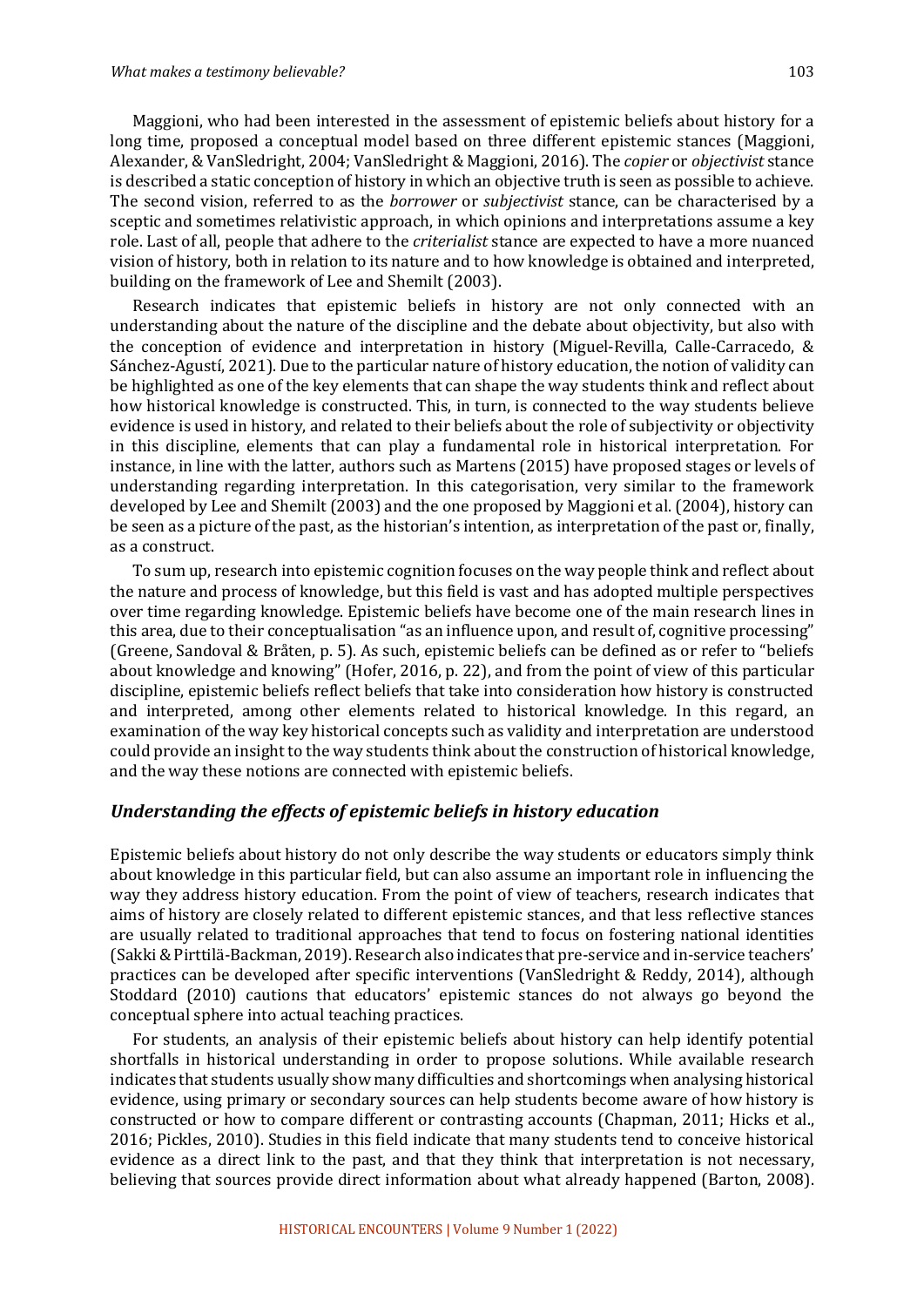Interventions that have focused on how to work with historical evidence in the classroom have found that it is possible to use a disciplinary approach (teaching students how to analyse sources and work like historians, for instance), and how it could help students assume a more nuanced epistemic stance (Nokes, 2014).

Specifically, some of these notions have also been a main focus of interest in the Spanish context, where the intervention described in this particular study took place. During the last decade, authors have examined Spanish prospective teachers and students' historical competences, including their ability to focus on causality, empathy, or their narrative discourse (Molina-Puche & Salmerón-Ayala, 2020; Sáiz-Serrano, Gómez-Carrasco & López-Facal, 2018), as well as how to interpret historical sources (Domínguez-Castillo et al., 2021), among other aspects. In connection, epistemological conceptions have also been the focus of specific studies with pre-service teachers (Gómez-Carrasco, Rodríguez-Pérez, & Mirete-Ruiz, 2018; Miguel-Revilla, Calle-Carracedo, & Sánchez-Agustí, 2021), something that has allowed the detection of predominant stances and conceptual roadblocks in this particular context.

#### *Pedagogical approaches to make history relevant*

At the same time, promoting a much more nuanced approach to history education can also provide a path for students to appreciate the relevance of history. Research indicates that secondary education students do not always feel this discipline is in connection with their interests and daily lives (Angvik & von Borries, 1997; Haydn & Harris, 2010), something that is also sometimes detected in undergraduate students (Berg, 2019). In this regard, adopting specific strategies such as using historical analogies, using a longitudinal approach, or addressing enduring human issues can help students perceive history as something closer to their interests (van Straaten, Wilschut, & Oostdam, 2018). These pedagogical approaches can also be useful in order for students to become aware of aspects related with interpretation in history, an important part of epistemic cognition in this discipline, and especially, to question themselves about the aims of history, something that has also been explored in Spain by focusing on both pre-service educators (González-Valencia, Santisteban-Fernández, & Pagès-Blanch, 2020) and secondary education students (Miguel-Revilla, 2022).

This last element can be put in close relation to the idea of historical consciousness, which has been a central idea in history education in the last decades (Seixas, 2017b; Thorp, 2014), with the objective of making students establish a connection between the past, the present and the future. For this reason, addressing controversial issues or historical periods in the classroom can provide a helpful opportunity to promote student engagement (Miguel-Revilla, Calle-Carracedo,  $\&$ Sánchez-Agustí, 2021) while also allowing teachers to make students aware of the different ways history is used in our society (McCully & Kitson, 2005), and some of the aims of history education.

#### **Purpose of the study and research questions**

Taking into account the theoretical framework and studies that were reviewed in the previous section, this study aims to examine the results of an empirical intervention, and to closely examine students' epistemic beliefs in order to inform educational practices in history education. Taking into account this particular context, second-order concepts are not conceptualised in the Spanish curriculum, which mainly focuses on substantive content, and teacher practices that are promoted are not usually aimed at focusing on historical interpretation with historical sources. For that reason, the main aim of this research is to analyse the way Spanish secondary education students think about historical interpretation and about their conceptions regarding the aims of history, key aspects closely related to epistemic cognition about this discipline. The study intents to qualitatively examine students' ideas regarding these topics using a questionnaire and historical sources after learning about the Spanish transition to democracy, a historical period that took place between 1975 and 1982 and that is still influential in modern-day Spain due to its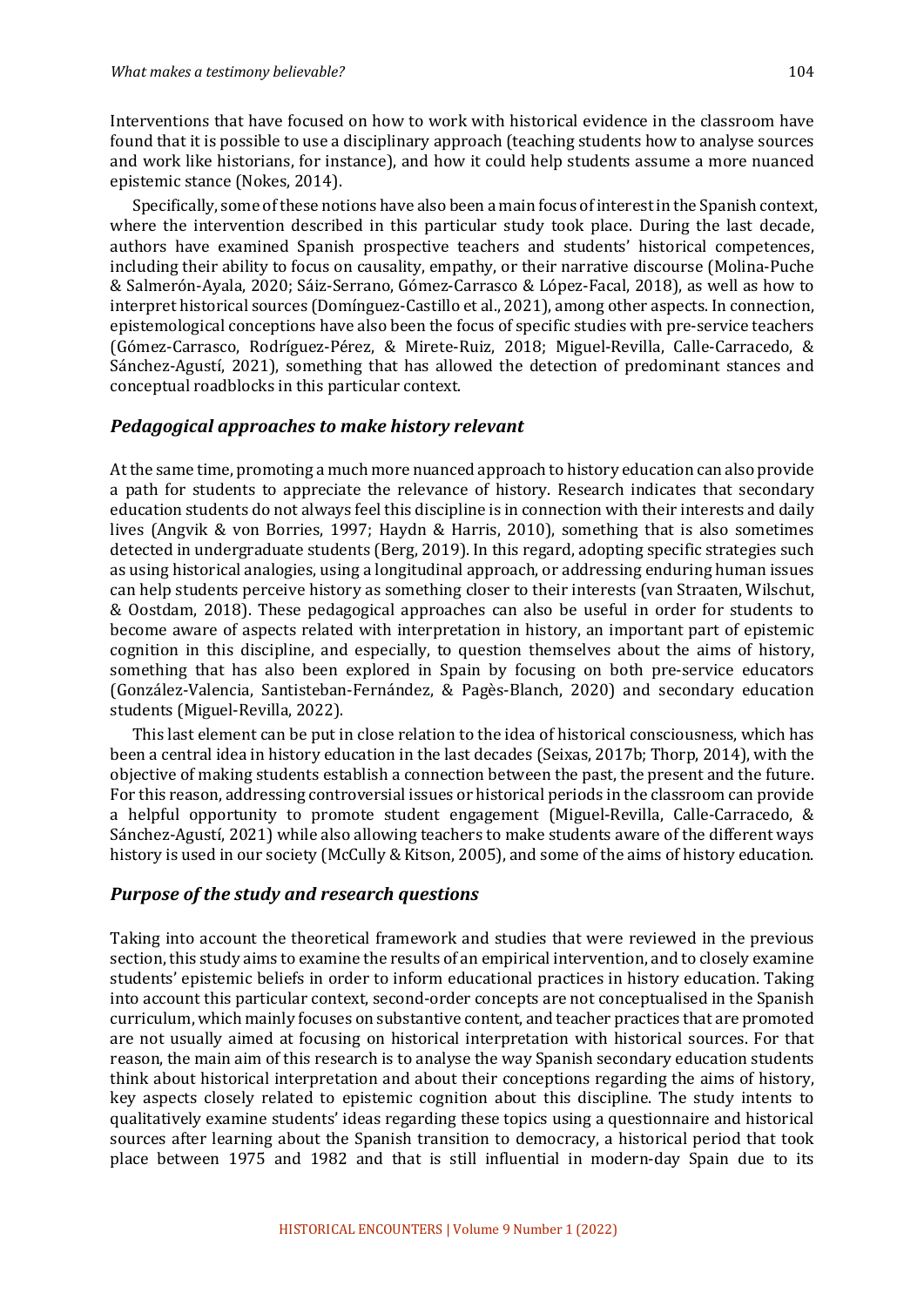controversial nature and connection to the present. The research questions guiding this study are the following:

- 1. How do secondary education students approach validity and interpretation in history? What are their ideas regarding objectivity and subjectivity in history, as well as about the use of evidence, to determine whether a testimony is believable or valid? How are some of these notions connected with participants' epistemic beliefs?
- 2. What are some of the key secondary education students' conceptions about the aims of history? In which ways do participants consider history useful?

#### **Methods**

The interpretative nature of history and history education, and the requirement to achieve an indepth examination of secondary education students' responses to different and sometimes contradictory historical sources made it necessary to adopt a qualitative research design for this study (Creswell, 2014). This design was deemed appropriate to analyse and contrast participants' ideas and conceptions due to the fact that a qualitative approach can be considered interpretive, experiential and situational (Stake, 2010). Students' responses were codified using emerging categories.

#### *Context and participants*

A total of 107 fourth-year Spanish secondary education students aged between 15 and 16 (55 female and 52 male participants) were selected for this study. All students were enrolled in three public schools located in three different Spanish regions: 21 in Oviedo, 33 in Burgos and 53 in Laguna de Duero (Valladolid). Because teachers in charge of each group allowed access to the researcher in order to initiate an intervention and obtain data, the sampling approach can be described as non-probabilistic (Neuman, 2007). On the other hand, students were selected from three different Spanish regions allowing for the implementation of a purposive typical sampling strategy to obtain information from comparable groups and contexts (Wellington, 2015), as well as to allow the sample to be more representative of the nation as a whole.

An intervention with a digital learning environment designed for this purpose was implemented by the researcher for a total of three weeks in order to teach students about the Spanish transition to democracy (1975-1982). This implementation adopted an inquiry-based approach to make students reflect about some of the key historical thinking concepts, and about the connection between the past and the present (Miguel-Revilla & Sánchez-Agustí, 2018). During the intervention, the researcher, adopting the role of the teacher during that period of time, made use of the computer room of the schools, and organised the sessions in order to cover different key elements about the time period: from the political sphere to cultural, social and economic aspects of the era. The digital learning environment was used to provide students access to a selection of historical sources (videos, newspaper excepts, song lyrics, etc.) in each session, which were annotated, and which were used to design interactive learning activities that explicitly addressed second-order concepts, something that is not part of the Spanish curriculum, and that is not usually a main focus in traditional instruction.

Some of the tasks that students were asked to perform include identifying and contextualising a series of historical sources from the time period (such as representative music videos and photos), while making use of said sources to gain insight about a specific topic (for instance, the mentality of the period) by learning to ask relevant questions. Specific second-order concepts such as causality or change and continuity were also used as the basis of interactive activities in which participants were provided a task (such as ranking a series of potential causes of the Spanish transition to democracy) in order to later on reflect about the multiplicity of causes or about the relevance of events in the past. In most of these activities, students were made aware of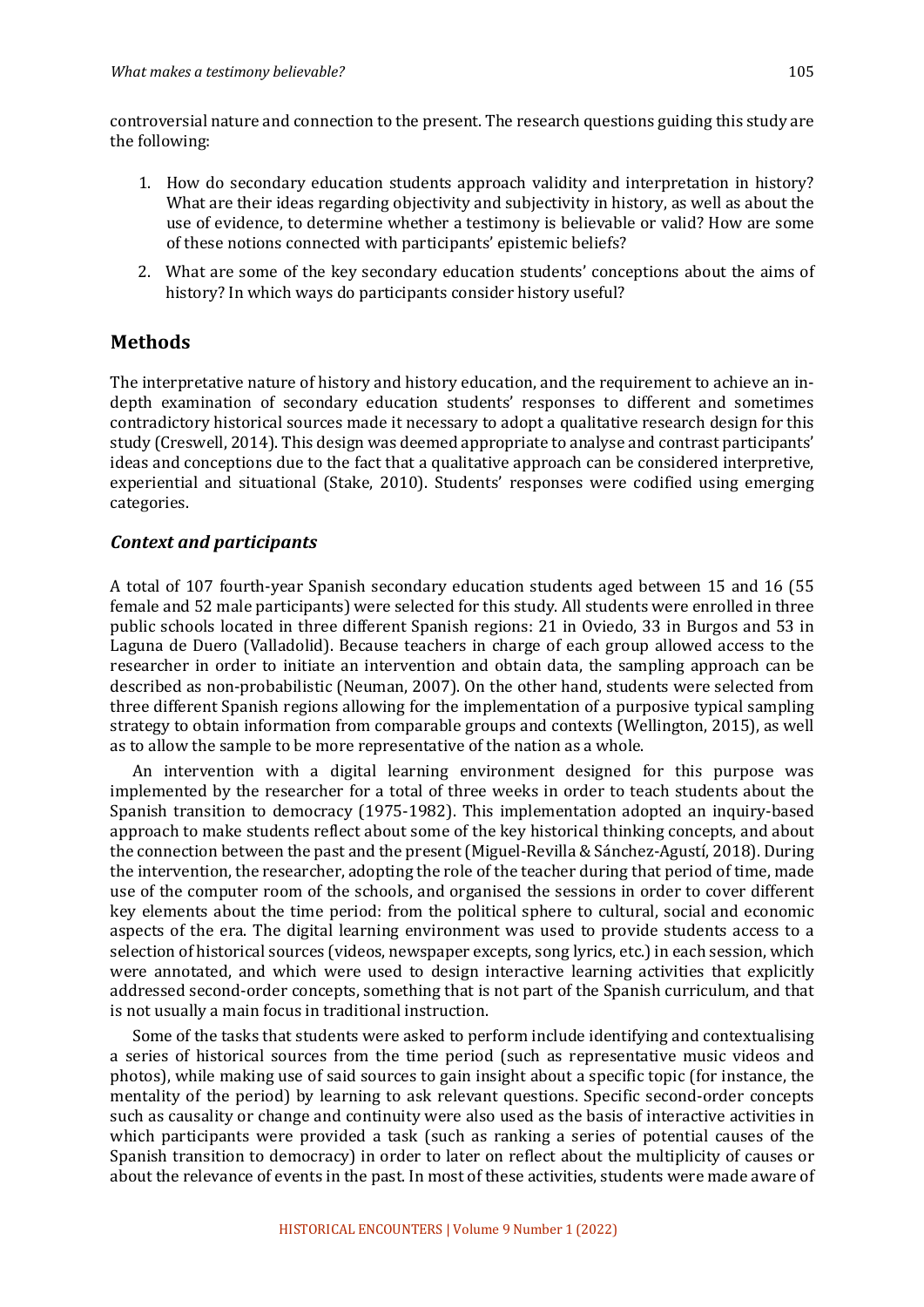interpretation in history and about different and contrasting points of view, something that was intended to make them reflect about these issues.

The environment could also have allowed students to familiarise themselves with primary and secondary historical sources about the period while also applying an active teaching methodology, something that was well-received by the students and allowed them to become more engaged in the learning process (Miguel-Revilla, Calle-Carracedo, et al., 2021). After the intervention, once students were more familiar with the period, a questionnaire was used to inquire participants about their ideas regarding interpretation and the aims of history. Data was obtained with the informed consent of all students and with the help of the teachers in charge of every group.

#### *Research instrument and data analysis*

Due to the qualitative nature of the study, and in order to be able to allow participants to explain and justify their responses, information was obtained using a structured open-ended questionnaire. Two specific items were incorporated into this instrument with the objective of inquiring about interpretation and objectivity in history, as well about the aims of this discipline. In one of the items, students were provided with two newspaper fragments, both of them addressing the life of Santiago Carrillo, a former leader of the Communist Party in Spain and a controversial historical figure during the Spanish transition to democracy, who had passed away in 2012. The fragments included different interpretations provided by the historian Paul Preston in an in-depth interview published by the Spanish newspaper *La Vanguardia* on April 6, 2013, as well as diverse opinions from other politicians reflecting on his legacy, using an article published on the Spanish newspaper *ABC* on September 18, 2012. Students were asked to discuss the sort of information they were able to obtain from those articles, where a multiplicity of positions was presented in nearly equal terms, as well as to reflect about the existence of contradictory positions. In particular, the historical figure was presented in many different lights, and, occasionally, in diverse shades of grey. Finally, students were also asked to provide their ideas and opinions regarding the usefulness of studying history to determine participants' conceptions about the aims of this discipline.

The paper questionnaires were completed by the participants in person after the end of the intervention. All responses were transcribed, codified and qualitatively analysed with the ATLAS.ti software. Emerging categories were used following some of the principles of grounded theory methodology (Waring, 2017) in order to establish a connection between the different notions and ideas and systematically examine the concepts that were of interest for this study. The information was transcribed and coded by the author of this study, but no additional researchers took part in the analysis, limiting the ability to take intersubjectivity into account. The data were analysed using concepts regarding historical validity and interpretation, mainly connected to second-order concepts such as the use of evidence (Seixas, 2017a), but these ideas, which addressed notions such as objectivity or subjectivity in history were also used to analyse how these notions could be a reflection of participants' epistemic beliefs. For this reason, some of the categories related to epistemic cognition in history described by Maggioni et al. (2009) have been used in order to discuss and interpret the result. However, due to the fact that students do not categorically adhere to a specific epistemic stance, the *objectivist*, *subjectivist* and *criterialist* stances have been used to provide a discussion and gain insight by establishing some connection between categories. In order to offer a more accurate representation of participants' ideas, specific examples and discrepancies have been selected and provided when presenting the results, enhancing in this way the qualitative validity of the study (Gibbs, 2007).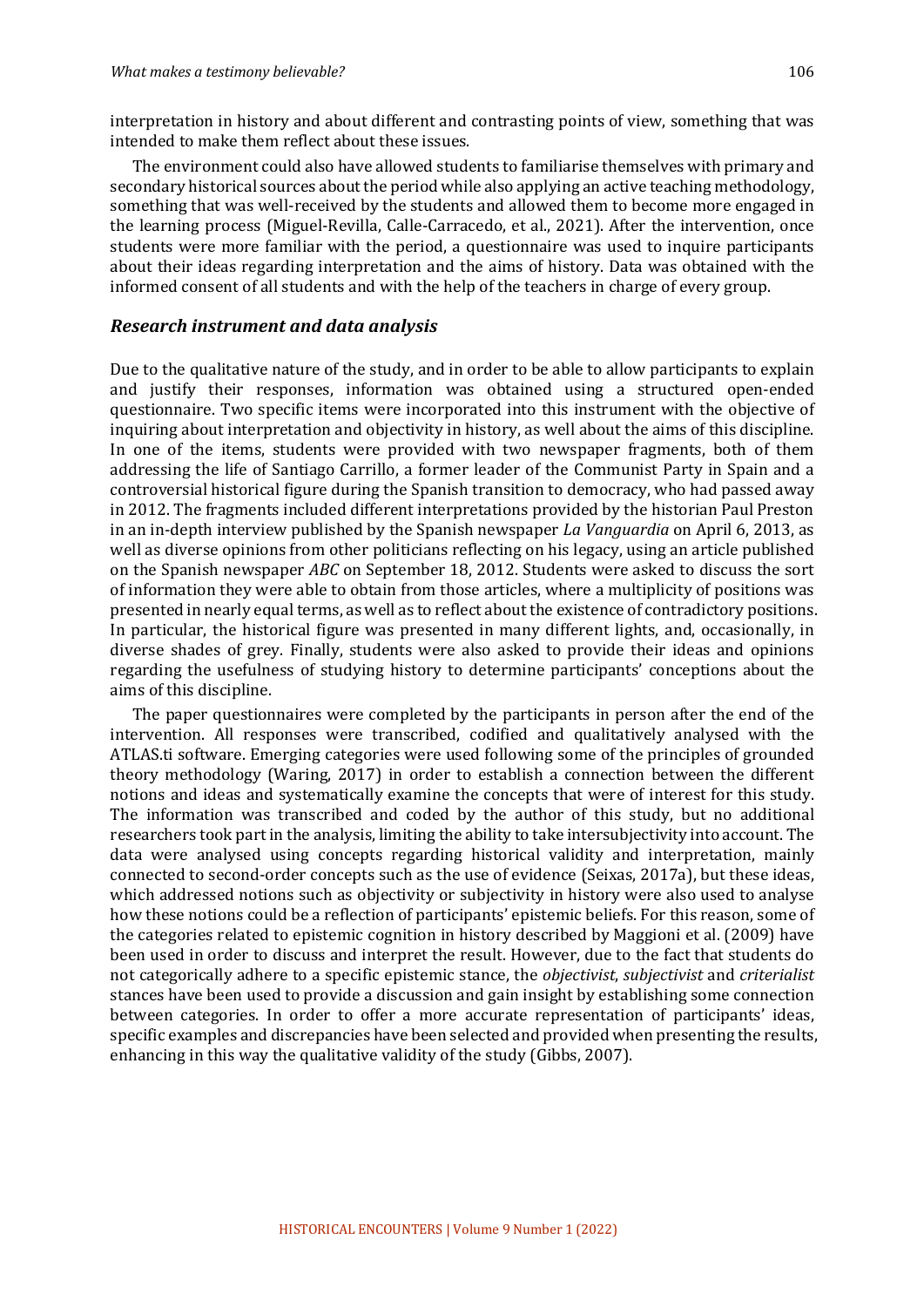#### **Results**

#### *Students' ideas about historical validity and interpretation*

The examination of the results focused, first of all, on the students' conceptions about historical validity and interpretation. As previously indicated, participants were presented with different documents in order for them to reflect about the legacy of Santiago Carrillo. Students' responses were analysed taking into account, first of all, participants' reflections about the diverse and contradictory information provided by a historian and by politicians in newspaper fragments after the death of Carrillo, and secondly, about their notions about objectivity and subjectivity in history.

When confronted with different testimonies and opinions about the actions and legacy of this controversial figure, students assumed diverse perspectives. One of the main issues detected was that a majority of the participants (a total of 60 mentions were found) explicitly indicated that they considered all testimonies equally valid when confronting different views about the period or about this particular historical figure. In the words of one of the participants, when discussing about two contrasting visions, 'both testimonies are valid because each person can have a different *opinion and that is respectable'* (98.Female), while another student pointed out that 'all of us are *free to let our opinions be heard and respected'* (53.F). This idea was also reiterated by other participants using similar or more nuanced arguments, like in the following example: *'testimonies* are equally valid, because everyone can have a different opinion depending on their mentality and *ideology'* (106.F).

In some occasions, participants seemed to have problems adequately grasping the concept of validity. For instance, one student stated that from her own point of view, 'each of us have different *opinions, all of them equally valid even if they are not true'* (03.F), conceptualising the idea of validity in history as something not connected with a factual basis. In the very same line, another student stated that 'all opinions are valid as long as they are not insulting towards other people or *ideology, and that is why they would be equally valid even if you do not share them'* (49.Male). This idea of equal validity that has been described in the last two paragraphs might be connected with a relativist perspective, in connection with a *subjectivist* or *borrower* epistemic stance, something that will be discussed later on.

Not all students agreed with the idea that all testimonies should necessarily be considered in the same way when examining historical documents. After analysing the responses, a total of 40 instances were detected of participants providing arguments where they tried to present a case about what they would consider as a criteria to establish the validity of the testimonies under examination. It is important to note that in 13 out of these 40 instances, students indicated that their own personal perceptions would be the key factor in determining this validity. In these particular cases, participants usually held themselves in high esteem, firmly believing that they would be able to discriminate between information. For instance, one of the participants pointed out that *'because they are only opinions, I would try to understand them, and that way obtain the information that interest me the most'* (54.F), while another one specified that 'one would have to study more about the period and then draw their own conclusions' (78.M).

Conversely, some students went beyond these type of arguments and tried to indicate an external factor that would help them differentiate between testimonies. In this case, participants highlighted the importance of the author of each text because *'it depends on the point of view and ideology* of the one who is talking' (66.M), as one student indicated, while another one wondered about 'how different a person could be depending on the one that is writing' (102.M). Surprisingly, very few participants noticed in their responses that a professional historian (Paul Preston) was the one providing his point of view in one of the documents. A student pointed this out, indicating that 'in the second text there is an interview with a historian, and maybe that would make it more *valuable than the other one'* (61.F).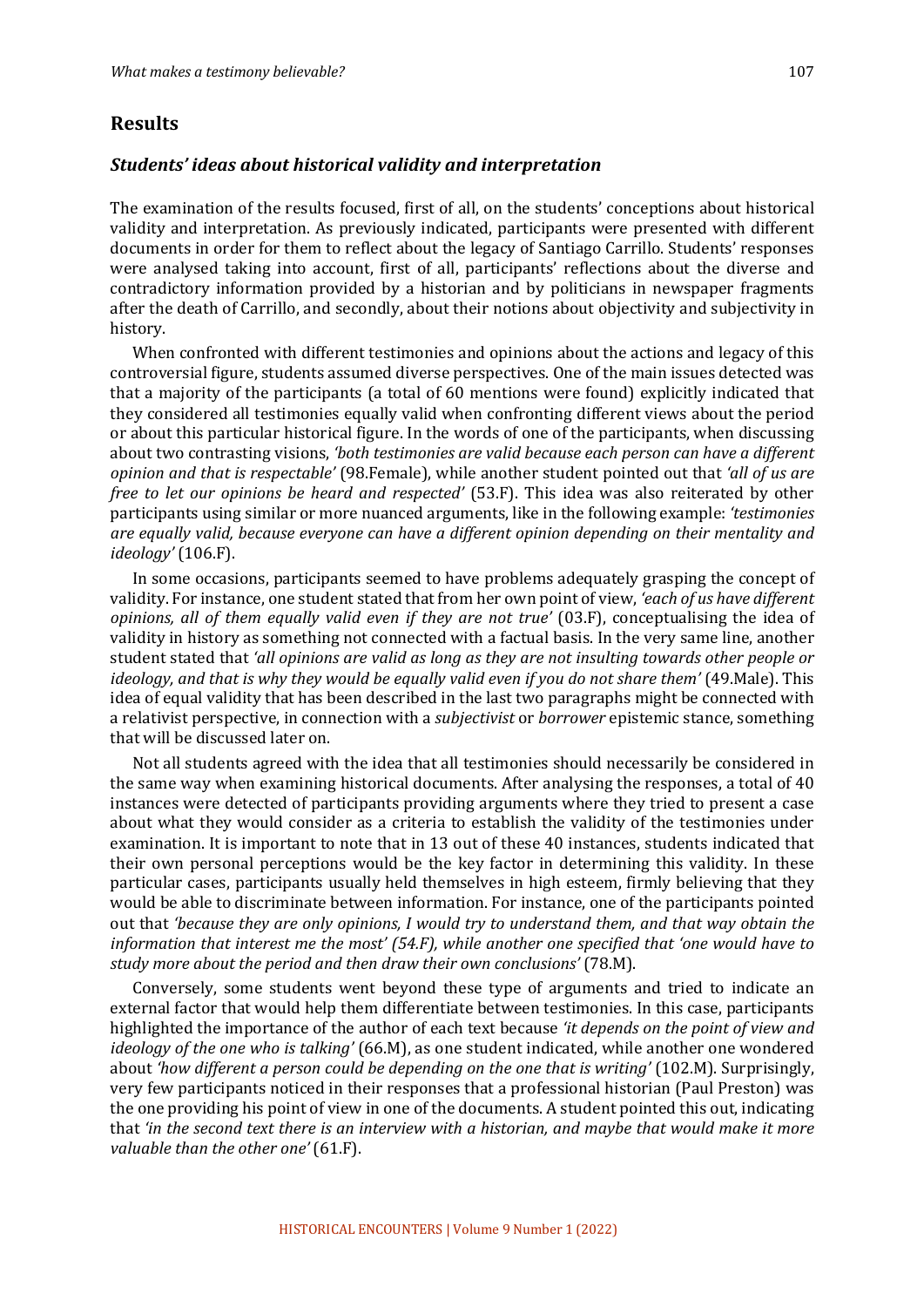Students addressed the notion of evidence in only 19 of these 40 instances that try to establish a criteria for the assessment of validity. On the one hand, participants used generic arguments in most of the cases, but interestingly, one of the students explicitly indicated that her opinion was shaped by the fact that in one of the documents *'I have the impression that it is not completely true,* simply because they do not contrast ideas' (82.F). Conversely, when discussing the interview with the historian she indicated that *'it is more faithful to me because he contraposes ideas, highlighting and verifying them, in a more objective manner'* (82.F). A similar idea was presented by another student, who argued that while some testimonies 'only present one side of the coin; in the second *[document]* they show the good things, but also his failures and mistakes' (71.M).

On the other hand, the examination of the responses made it possible to observe additional ideas. For instance, one of the participants focused on the number of statements defending a particular position as a criteria, because from his point of view, one of the texts 'is more realistic, *because* it gathers the testimonies of other people, while there is only one on text B' (95.M). Interestingly, some students implied that validity in history stems from taking a few key elements from each testimony: *'you can mix and create a description using those testimonies about [Santiago] Carrillo'* (58.M).

Finally, some of the spontaneous and implicit references to the notions of objectivity and subjectivity in history were also analysed due to their relevance in relation to epistemic beliefs in this discipline. While only the responses of a few students discussed or mentioned ideas related to these notions, the conception of objectivity was addressed comparatively much more frequently. The 12 participants that reflected about this issue in their responses when confronted with the different documents and testimonies usually included references to the necessity to be objective when examining evidence and that *'historians need to have an objective vision when examining the situation'* (28.F), in the words of one of the students.

Participants usually reflected about these notions when trying to make sense of divergent testimonies or contrasting information. For instance, one student stated that *'it is not possible that two contraposing opinions are equally valid. I believe that there is one that is true and other that is false'* (40.F). While this point of view was accepted by these participants, it was also possible to detect a deeper conception of history. In many of these cases, students also argued about the necessity to examine the past so 'you can see what truly happened' (107.F) or 'what truly was' (16.M), adopting an objectivist or copier epistemic stance characterised by a belief that history is static, and that knowledge about the past can be directly accessed. At the same time, some of the students adhering to this stance also seemed to have problems differentiating between the notion of history and the past as itself, with arguments such as that *'you have to accept history just as it is'* (48.M). 

Conversely, only four students openly discussed the notion of subjectivity in history, and most of them simply mentioned that when contrasting testimonies *'all points of view should be considered, because they are subjective'* (105.M), or that 'depending on who is saying it, information *and opinions are very subjective'* (59.M). When specifically discussing the documents that were provided, only one of the students explicitly adopted a relativistic point of view, in line with a subjectivist or borrower epistemic stance, indicating that all testimonies are 'equally subjective' (72.M) when talking about the historical figure, and not considering a criteria that would be helpful when discriminating between testimonies, or between facts and opinions. While only a few students addressed this issue, it is important to remember that a large number of them implicitly supported this stance when they defended the identical validity of all testimonies in history. In any case, and while this will be discussed in the last section, it might be difficult to identify a coherent or firm epistemic stance in this regard due to the age of the participants.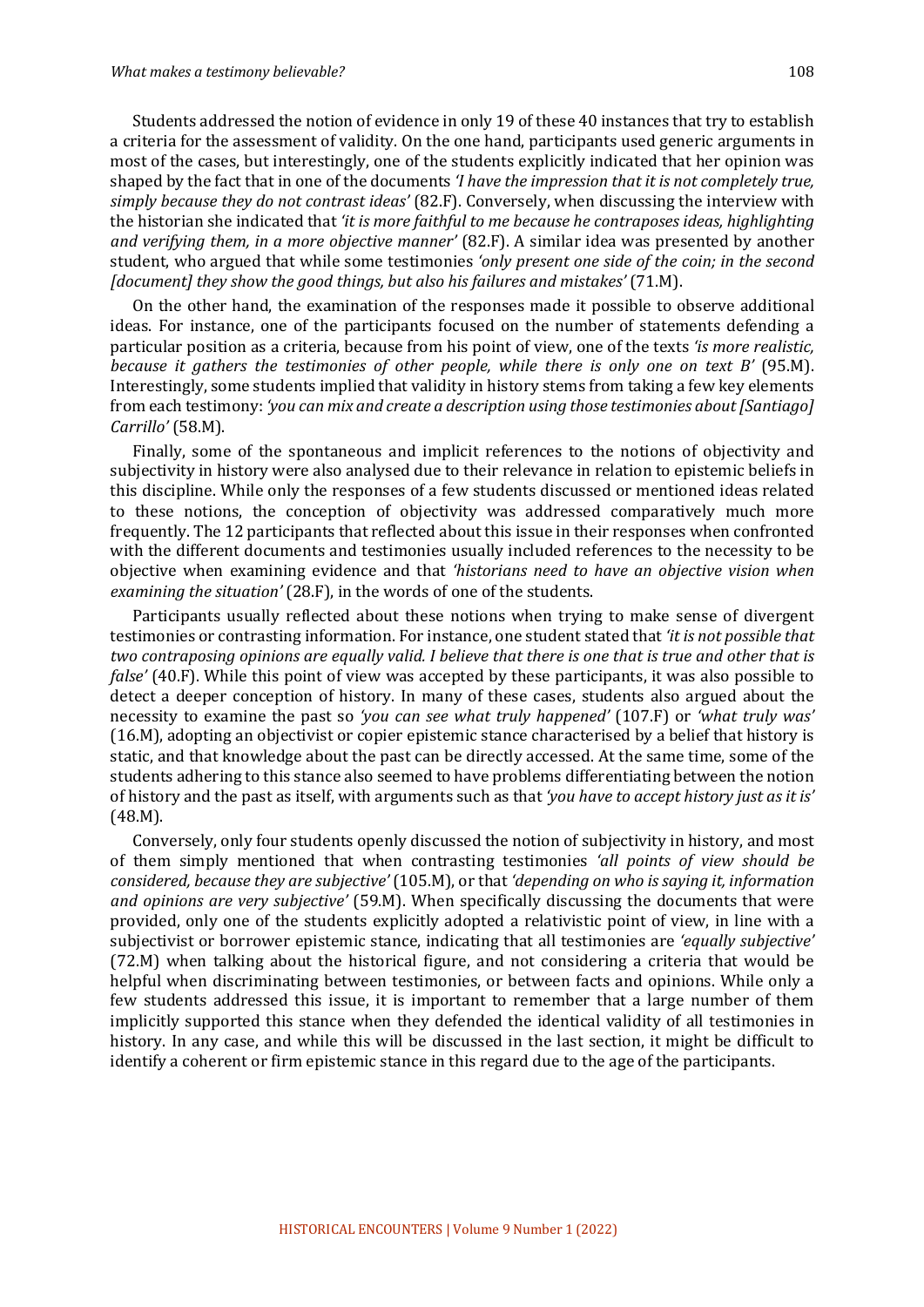#### *Students' conceptions about the aims of history*

In second place, those participants' responses that addressed the way they thought about the relevance of history were also analysed. The main objective, in this occasion, was to understand their conceptions about the aims and usefulness of history and history education in today's world, something connected with the different conceptions about the nature of history (Miguel-Revilla, 2022; Sakki, 2019), a key element that can also help understand and characterise students' beliefs about this discipline.

After the analysis, results indicate that students offered many different points of view when confronted with the question of whether learning about the past could be useful or important. Only three out of the 107 students that took part in this research explicitly stated in their responses that they did not consider history as something connected with their daily lives, with sceptical arguments such as the following, provided by one of the participants: *'I don't believe that* by talking about something that already happened we will be able to understand something better *in* the present' (46.F). Despite these outliers, the rest of the participants that referred to this specific issue were conscious of the link between the past and their current context, although different aspects were highlighted by each of them.

First of all, a total of 22 instances were found of students mentioning the idea that history should allow us to avoid some of the mistakes of the past. One of the students suggested that everybody 'should have the past as a lesson, and learn from the mistakes' (04.F), while another one indicated in her response that 'we should learn to use the past, and become aware that what is *happening now was already happening before, to anticipate and change things'* (62.F). In a step further, five students mentioned in their responses that history should ideally not only be a source of potential lessons, and claimed that it should be imitated whenever possible. In some of these answers it is possible to detect some hints of presentism, due to the fact that some of the students established a contrast between the current political climate and that of the Spanish transition to democracy, when reaching a consensus was the main aim of the period in order to avoid perpetuating the dictatorial regime. In the words of one of the students, *'I believe we should imitate the past, because if we do just that, today we would not have these problems with politics'* (63.M), echoing some of the perspectives also found in the mass media. In fact, in line with this idea, only one participant focused on a cyclic notion of history, and stated that *'the past repeats itself* in the *present, but it seems politicians do not know anything about history'* (05.M).

Many participants adopted a different perspective and did not show a perception of the past as something that should necessarily be imitated, focusing instead on other elements. A total of 39 students specifically mentioned the idea that history could be especially useful to understand the present. For one of the participants, *'thanks* to the things that happened in the past we can *understand some of the things that are happening now'* (59.M), an idea that was also reiterated by another student, who suggested that 'if we did not know their origin, we would not know the reason *of why things happen'* (81.M). From this perspective, some of the students assumed a pragmatic vision about the utility of history, like in the following example, were a participant stated that *'I think* we should not *imitate the past, but study it to apply a solution based on the past with a vision for the future'* (107.F).

While showing an understanding that history is connected with the present, only 17 participants explicitly mentioned the necessity of contextualizing the past when learning about it. In the responses, the students argued against simply drawing lessons from the past before first examining the particular historical context. In some occasions, the arguments used showed a certain degree of scepticism or even disdain about the past, like the case of one student, who stated that 'in my opinion we should never go back to the past because if we changed it must have been for *a* reason; we should put it in context and leave it behind' (74.M). While the majority of the responses were succinct and simple in nature, another participant very eloquently expanded on this idea: *'imitating the past leads to conservatism and a romanticisation of history, which doesn't bring anything good'* (47.F). This very same student indicated below that *'maintaining the past in its context could be more beneficial to understand it and learn from it, while also avoiding problems*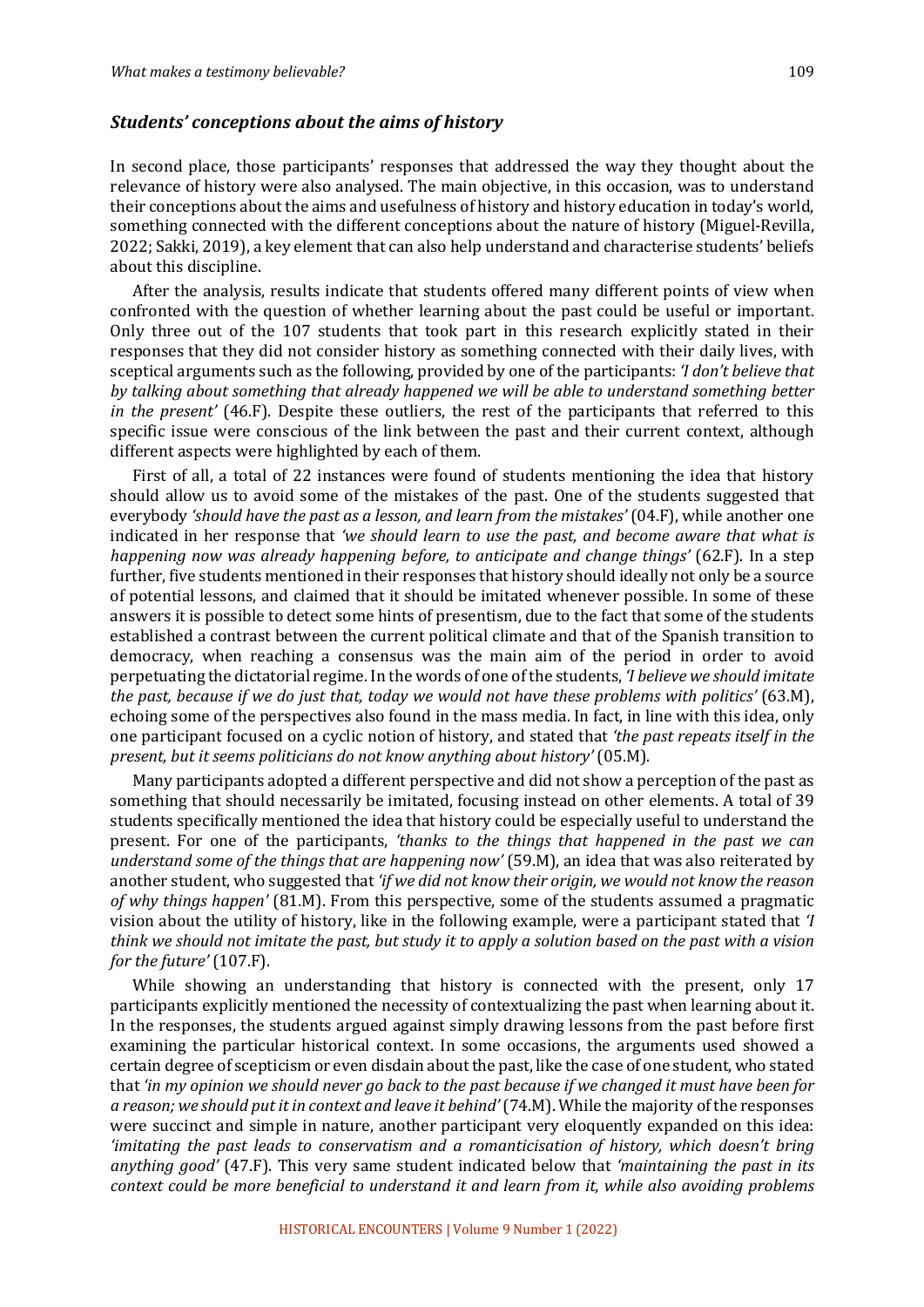*when taking it out of context'* (47.M), adopting some ideas connected with a nuanced stance about the discipline of history.

#### **Discussion and conclusions**

After analysing the responses provided by the participants attending to the different categories, it is now time to discuss the results that were obtained in this study in order to provide an answer to the initial research questions. First of all, taking into account the students' ideas regarding interpretation in history, it is now possible to address some of the recurring notions regarding validity and evidence, as well as some conceptions about objectivity and subjectivity in this discipline, as a reflection of participants' epistemic beliefs about history.

Results indicate that only a minority of those students that took part in this research were able to adopt a completely coherent perspective in order to make sense of diverse and sometimes contradictory testimonies about a particular historical period and the legacy of a key historical political figure. Most of the responses did not try to delineate any sort of criteria that would help them establish a differentiation between the information available, or that would allow them to determine which testimony could be more believable, corroborating previous studies with secondary education students (Barca, 2005; Liceras Ruiz, 2000). In these cases, participants seemingly adopted a stance where they perceived all testimonies as equally valid, in line with a *subjectivist* or *borrower* epistemic stance. This vision was not necessarily completely coherent in nature, as some of the same participants also aimed to find *what really happened*, a conception linked to an *objectivist* or *copier* epistemic stance (Maggioni et al., 2009), described by the authors as a less sophisticated stance.

The results obtained in this study indicate that only few students were able to take evidential inquiry into account and to go beyond some of the most simplistic visions, something already found by Chapman (2011) in his study about historical interpretation with British students. In relation to the *subjectivist* stance, as seen in the responses, some students at this age were able to understand that the past cannot be accessed directly and that history is gradually constructed over time, a reason why they sometimes adopted a defeatist attitude and stated that history is simply a matter of interpretation. On the other hand, nuanced arguments were also sporadically found about the issue of selection in history, which contributes to the debate whether a *subjectivist* stance is necessarily less preferable than a *criterialist* one (Stoel et al., 2017), and which points to the relevance of always considering the criteria that was considered in order to arrive to a specific epistemic stance. In any case, the arguments provided by participants seem to imply that they lacked a completely coherent vision in the vast majority of the cases that were examined, something that has been previously indicated by those studies that have focused on some of the gaps and difficulties in students' reasoning about history and about the past (Barton, 2008).

Regarding the second category that was analysed, in this case in relation to students' ideas about the aims of history, it should be noted that only a minority of the participants' responses suggest that they did not find history relevant or connected with their lives, in partial contrast with previous research (Angvik & von Borries, 1997; Haydn & Harris, 2010). On the other hand, it is important to point out that selecting the Spanish transition to democracy as a topic to address for this study might have influenced students' responses due to the fact that it is a very recent historical period, something which might have helped them establish a clear connection between the past and the present.

Furthermore, the ideas that were examined indicate that some participants might have had the current Spanish political and social circumstances in mind when discussing the way in which learning about the past could help to avoid previous mistakes. The Spanish transition to democracy was characterised by the search for a political consensus and reconciliation, which some students understood as something that could be imitated in the present. Precisely, this link was deemed useful in the construction of the task, because the expectation was that it would allow students to understand how history can be dynamic, connected to, and reinterpreted from the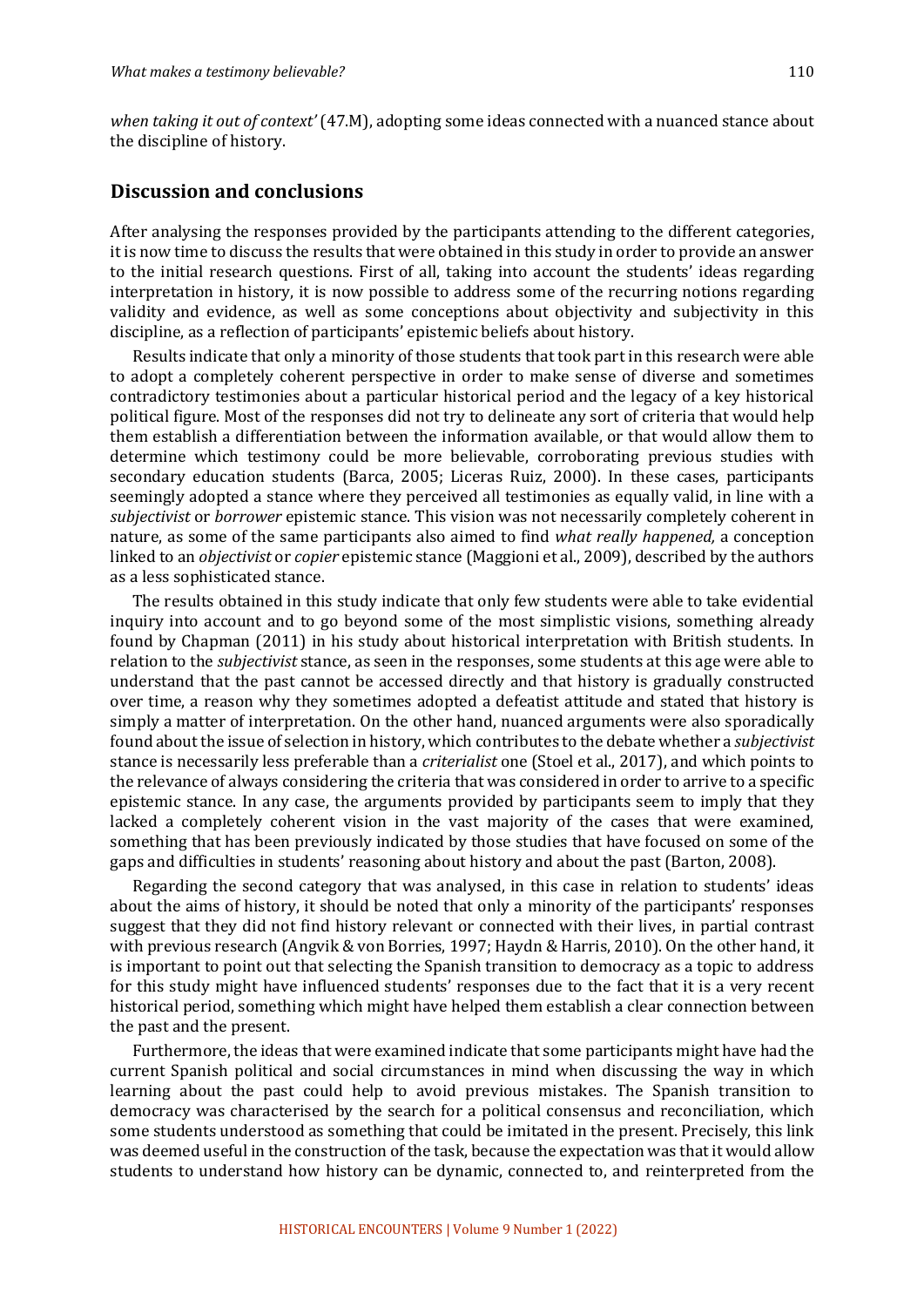present, which in turn, from the point of view of epistemic cognition, might help them avoid a naïve objectivistic approach in which history is merely conceived as a picture of the past, using the terminology of Lee and Shemilt (2003), and Martens (2015). Despite this particular outcome, only a systematic approach over time would be able to deeply and meaningfully shape epistemic beliefs. Only a relatively reduced number of participants explicitly argued that each particular historical context should always be taken into account before drawing any lesson from the past, underscoring the need to contextualise all information and historical evidence in order to avoid simplistic connections, something that was expected, due to the fact that a *criterialist* stance is usually of a more reflective nature.

#### *Implications, limitations and future directions*

This study was conceived as a way of examining Spanish secondary education students' visions about historical interpretation and the aims of history, ideas that are closely underpinned by epistemic beliefs about history. The analysis has helped understand participants' reasoning regarding aspects such as validity and objectivity in history, usually linked to the idea of evidence, while also providing information about how students establish a relationship between what they study about the past and the present they live in, a key element of historical consciousness (Thorp, 2014).

Using historical documents and testimonies about a very specific topic has allowed students to reflect and provide valuable information about the way they think and how they perceive history as a discipline. By interpreting students' conceptions about the notions of objectivity, it has been possible to understand how they think about interpretation in history, because, as indicated by Ashby  $(2011)$ , evidence is something that should be understood and not something that is practiced. By analysing how students interpret contradicting testimonies and interpretations, information was also obtained about their epistemic beliefs in relation to some key epistemic stances (Maggioni et al., 2009). Students were not strictly categorised using these stances, but their use allowed to understand how these notions are related to ideas clearly connected with historical thinking concepts. For instance, when participants reflected about how all different points of view could be equally valid when interpreting historical sources, it was possible to detect ideas connected with a *subjectivist* epistemic stance. Likewise, responses that showed problems establishing a differentiation between history and the past could be a reflection of an *objectivist* or *copier epistemic* stance. In most occasions, these associations were helpful in order to detect how some of these notions and ideas can be perceived as connected to each other, although further research is needed in order to gain further insight about these relations.

Among the limitations, it is always important to consider the effects of the questions or questionnaires used, as Chapman (2011) points out when discussing about epistemic beliefs and historical interpretation. In addition, and while participants from different Spanish regions took part in this study, it would be useful to establish additional comparisons in the future with other national contexts in order to further examine contrasts and similarities. It should be noted that, as previously discussed, the selection of the Spanish transition to democracy might have been a motivating topic for students (Miguel-Revilla, Calle-Carracedo, et al., 2021), but similar historical periods can be found regardless of the national context. From this point of view, addressing controversial issues or periods (as well as other potential topics and themes) could help students establish a connection between their interests and the aims of history education. Finally, the fact that this was a very specific intervention, and that only a limited number of historical sources could be used should also be taken into account, as there is always a risk that students were only able to rely on specific information.

An additional key aspect that could be highlighted is that the design of this particular study has helped bring to light some of the ideas and reflections of secondary education students, which were examined by attending to the participants' own words and responses. This made it possible to detect some of their preconceptions, which were of a very diverse nature. From this point of view, focusing on historical interpretation and the use of evidence was a strategy that allowed to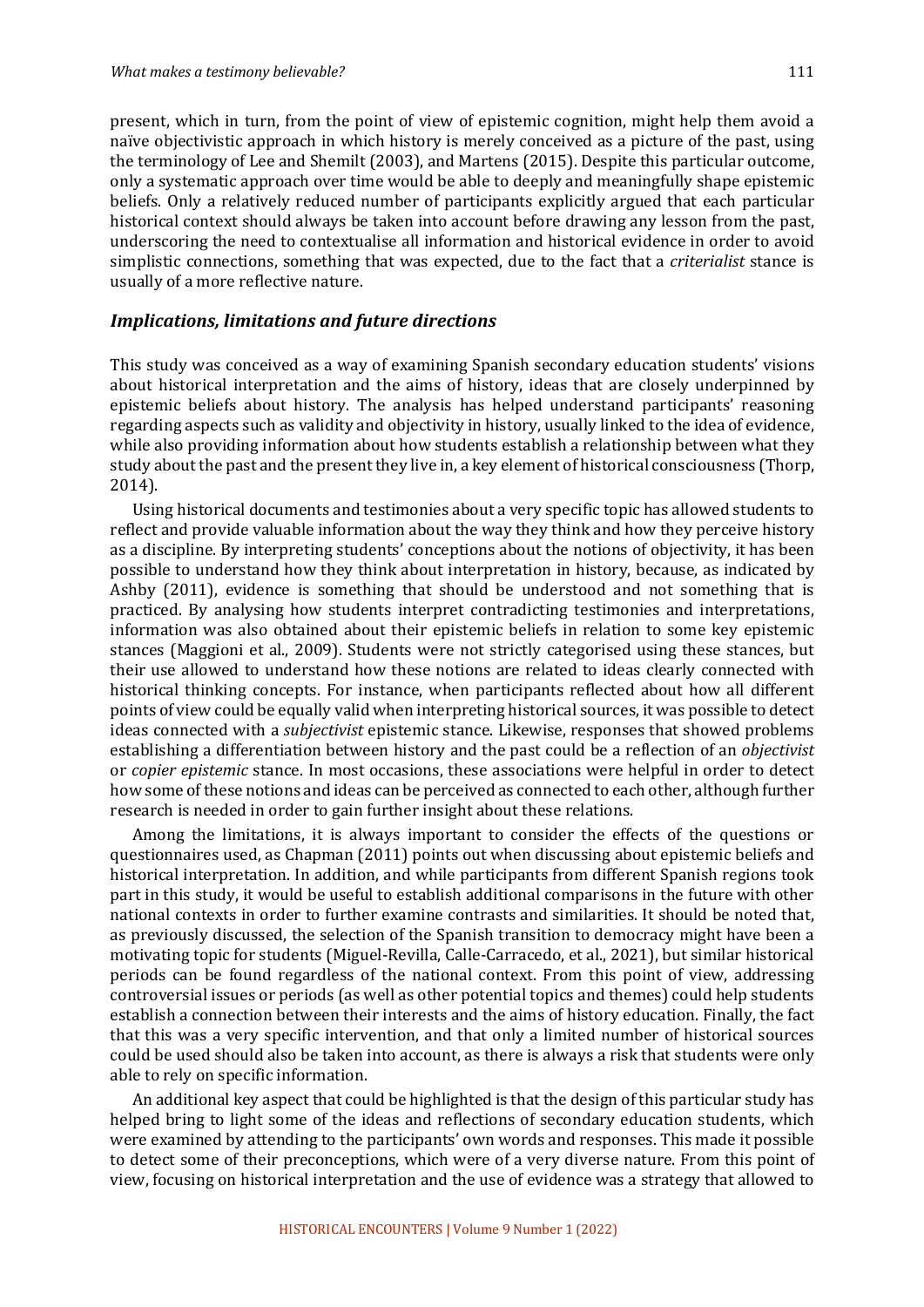obtain information about epistemic beliefs in this field, which should be taken into account if we aspire to understand how students think about history and how to transform teaching practices in history education. Finally, it is important to remember that some of the conceptual shortfalls that were detected in secondary education students can be addressed by fostering historical thinking and understanding. By transforming traditional approaches by explicitly focusing on historical concepts, such as use of evidence, and by making use of a disciplinary approach with historical sources, it might be possible to connect students with the way history is produced and interpreted. Allowing students to work with sources and testimonies can help promote a more nuanced understanding about historical knowledge and its nature, which in turn can play a fundamental role in making them perceive history as a more interesting and relevant subject.

#### **References**

- Angvik, M., & von Borries, B. (1997). *Youth and history: A comparative European survey on* historical consciousness and political attitudes among adolescents. Hamburg: Körber-Stiftung.
- Ashby, R. (2011). Understanding historical evidence: Teaching and learning challenges. In I. Davies (Ed.), *Debates in History Teaching* (pp. 137–147). London: Routledge.
- Barca, I. (2005). "Till new facts are discovered": Students' ideas about objectivity in history. In R. Ashby, P. Gordon, & P. J. Lee (Eds.), *Understanding History: Recent research in history education* (pp. 62-76). London: RoutledgeFalmer.
- Barton, K. C. (2008). Research on students' ideas about history. In L. S. Lesystik & C. A. Tyson (Eds.), *Handbook of research in social studies education* (pp. 239–258). London: Routledge.
- Berg, C. W. (2019). Why study history? An examination of undergraduate students' notions and perceptions about history. *Historical Encounters,* 6(1), 43-71. https://doi.org/10.52289/hej6.100
- Chapman, A. (2011). Twist and shout? Developing sixth-form students' thinking about historical interpretation. *Teaching History, 142,* 24–32. https://www.jstor.org/stable/i40128309
- Creswell, J. W. (2014). *Research design: Qualitative, quantitative, and mixed methods approaches* (4th ed.). London: SAGE Publications.
- Domínguez-Castillo, J., Arias-Ferrer, L., Sánchez-Ibáñez, R., Egea-Vivancos, A., García-Crespo, F. J., & Miralles-Martínez, P. (2021). A competence-based test to assess historical thinking in secondary education: Design, application, and validation. *Historical Encounters, 8*(1), 30-45. https://doi.org/10.52289/hej8.103
- Gibbs, G. (2007). *Analyzing qualitative data*. London, UK: SAGE Publications. https://doi.org/10.4135/9781849208574
- Gómez-Carrasco, C. J., Rodríguez-Pérez, R. A., & Mirete-Ruiz, A. B. (2018). Percepción de la enseñanza de la historia y concepciones epistemológicas. Una investigación con futuros maestros. *Revista Complutense de Educación, 29*(1), 237-250. https://doi.org/10.5209/RCED.52233
- González-Valencia, G. A., Santisteban-Fernández, A., & Pagès-Blanch, J. (2020). Finalidades de la enseñanza de la historia en futuros profesores. Magis. *Revista Internacional de Investigación en Educación, 13,* 1–23. https://doi.org/10.11144/Javeriana.m13.fehf
- Greene, J. A., Sandoval, W. A., & Bråten, I. (2016). An introduction to epistemic cognition. In J. A. Greene, W. A. Sandoval, & I. Bråten (Eds.), *Handbook of epistemic cognition* (pp. 1–16). New York: Routledge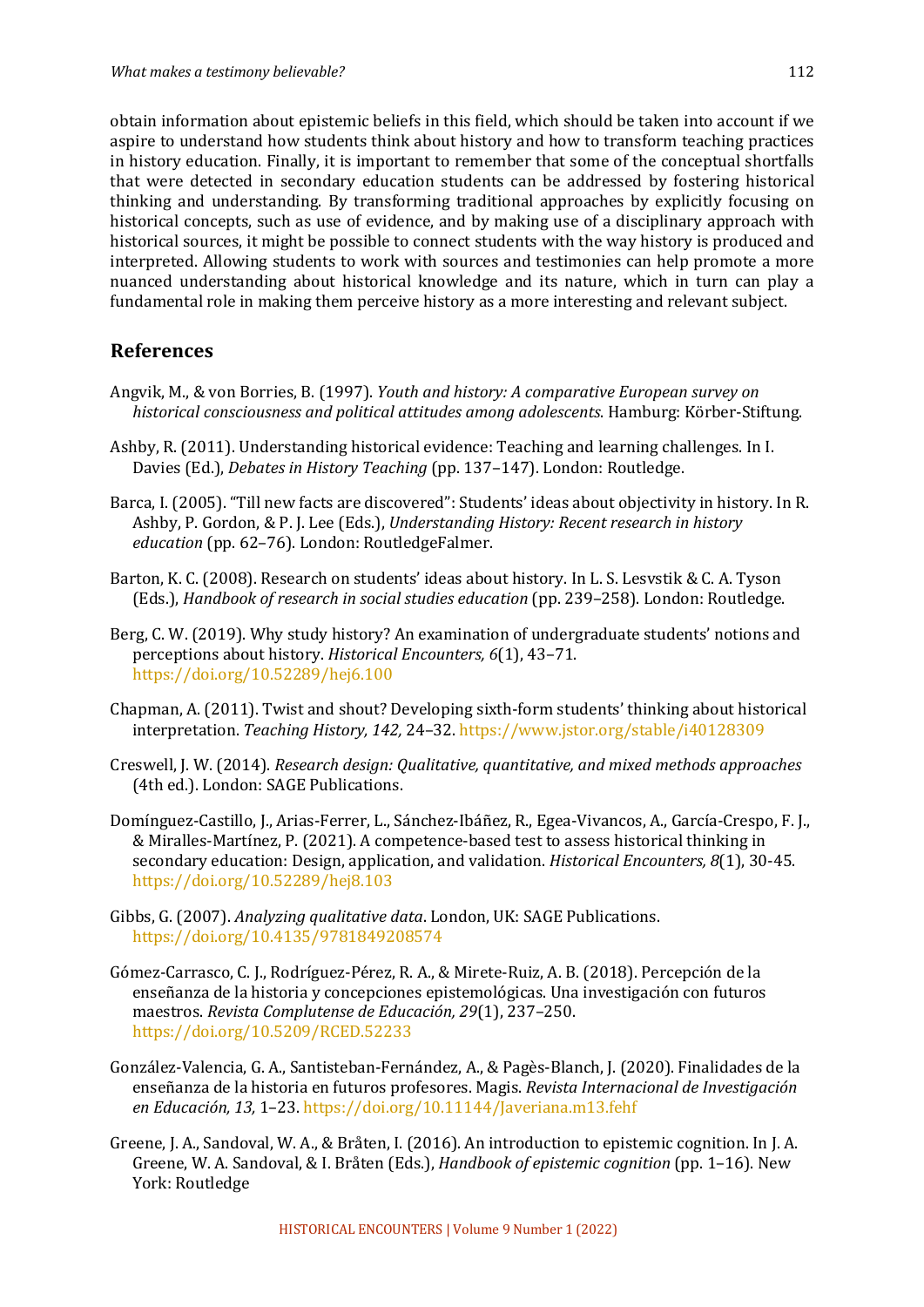- Haydn, T., & Harris, R. (2010). Pupil perspectives on the purposes and benefits of studying history in high school: a view from the UK. *Journal of Curriculum Studies, 42*(2), 241–261. https://doi.org/10.1080/00220270903403189
- Hicks, D., Johnson, A., Lisanti, M., van Hover, S., McPherson, K., & Zukerwar, S. (2016). Junior detectives: Teaching with primary sources as a bridge to disciplinary literacy. *Social Studies* and the Young Learner, 29(1), 9-15. https://www.waynesburg.edu/sites/default/files/2018-12/Article--JuniorDetectives\_inYL-2016.pdf
- Hofer, B. K. (2016). Epistemic cognition as a psychological construct. Advacenments and challenges. In J. A. Greene, W. A. Sandoval, & I. Bråten (Eds.), *Handbook of epistemic cognition* (pp. 19-38). New York: Routledge.
- King, P. M., & Kitchener, K. S. (2002). The Reflective Judgment Model: Twenty Years of Research on Epistemic Cognition. In B. K. Hofer & P. R. Pintrich (Eds.), *Personal epistemology: The psychology of beliefs about knowledge and knowing* (pp. 37–61). Mahwah, NJ: Lawrence Erlbaum Associates.
- Lee, P. J. (2005). Putting principles into practice: Understanding history. In M. S. Donovan & J. D. Bransford (Eds.), *How students learn: History in the classroom* (pp. 31–78). Washington, D.C.: The National Academies Press.
- Lee, P. L. & Shemilt, D. (2003). A scaffold, not a cage: Progression and progression models in history. *Teaching History, 113, 13-24. https://www.jstor.org/stable/43259908*
- Lévesque, S., & Clark, P. (2018). Historical thinking: Definitions and educational applications. In S. Metzger & L. M. Harris (Eds.), *The Wiley international handbook of history teaching and* learning (pp. 119-148). Malden: Wiley.
- Liceras Ruiz, Á. (2000). *Tratamiento de las dificultades de aprendizaje en Ciencias Sociales.* Granada: Grupo Editorial Universitario.
- Maggioni, L., Alexander, P. A., & VanSledright, B. A. (2004). At the crossroads: The development of epistemological beliefs and historical thinking. *European Journal of School Psychology*, 2, 169–197.
- Maggioni, L., VanSledright, B. A., & Alexander, P. A. (2009). Walking on the borders: A measure of epistemic cognition in history. The Journal of Experimental Education, 77(3), 187-214. https://doi.org/10.3200/JEXE.77.3.187-214
- Martens, M. (2015). Students' tacit epistemology in dealing with conflicting historical narratives. In A. Chapman & A. Wilschut (Eds.), *Joined-up history: New directions in history education* research (pp. 211-230). Charlotte: Information Age Publishing.
- Mathis, C., & Parkes, R. (2020). Historical thinking, epistemic cognition, and history teacher education. In C. W. Berg & T. M. Christou (Eds.), *The Palgrave handbook of history and social* studies education (pp. 189-212). Cham: Springer International Publishing.
- McCully, A., & Kitson, A. (2005). "You hear about it for real in school." Avoiding, containing and risk-taking in the history classroom. Teaching History, 120, 32-37. http://uir.ulster.ac.uk/14812/1/TH4.pdf
- Miguel-Revilla, D. (2022). What is history education good for? A comparative analysis of students' conceptions about the relevance of history. *Journal of Curriculum Studies, 54*(1), 70-84. https://doi.org/10.1080/00220272.2021.1896784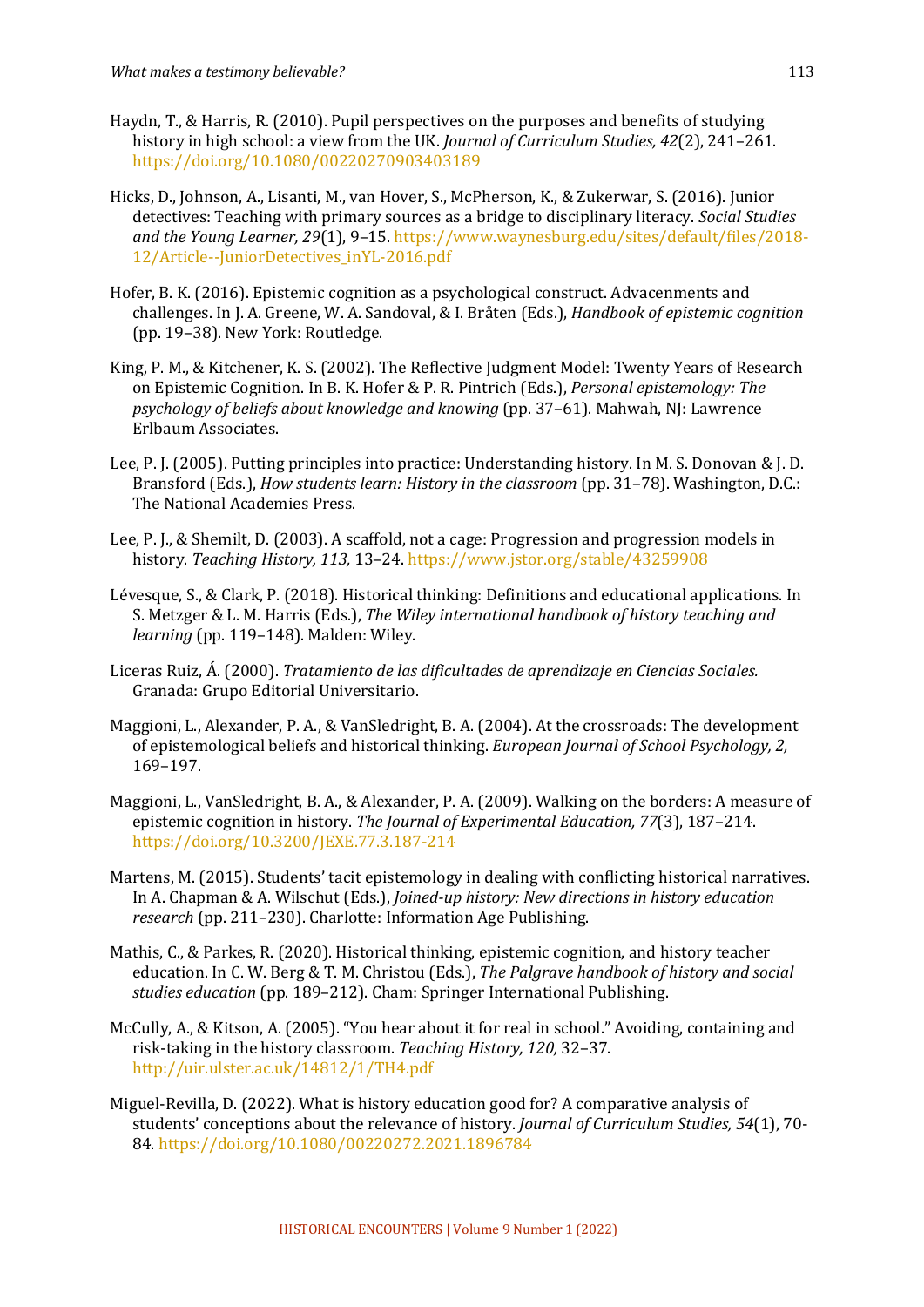- Miguel-Revilla, D., Calle-Carracedo, M., & Sánchez-Agustí, M. (2021). Fostering engagement and historical understanding with a digital learning environment in secondary education. *E-Learning and Digital Media, 18*(4), 344-360. https://doi.org/10.1177/2042753020957452
- Miguel-Revilla, D., Carril-Merino, T., & Sánchez-Agustí, M. (2021). An examination of epistemic beliefs about history in initial teacher training: a comparative analysis between primary and secondary education prospective teachers. The Journal of Experimental Education, 89(1), 54-73. https://doi.org/10.1080/00220973.2020.1718059
- Miguel-Revilla, D., & Sánchez-Agustí, M. (2018). Modelos de conciencia histórica en el alumnado de Educación Secundaria: tradición, simbología y contextualización en torno a los restos del franquismo. Panta Rei. *Revista Digital de Ciencia y Didáctica de La Historia, 8,* 119–142. https://doi.org/10.6018/pantarei/2018/6
- Molina-Puche, S., & Salmerón-Ayala, A. (2020). La empatía como elemento para la adquisición del pensamiento histórico en alumnos de bachillerato. Un estudio de caso centrado en la Guerra Civil española y el franquismo. Panta Rei, 14(1), 129-153. https://doi.org/10.6018/pantarei.444761
- Neuman, W. L. (2007). *Basics of social research: Qualitative and quantitative approaches* (2nd ed.). London: Pearson.
- Nokes, I. D. (2014). Elementary students' roles and epistemic stances during document-based history lessons. *Theory & Research in Social Education, 42*(3), 375-413. https://doi.org/10.1080/00933104.2014.937546
- Pickles, E. (2010). How can students' use of historical evidence be enhanced? A research study of the role of knowledge in Year 8 to Year 13 students' interpretations of historical sources. *Teaching History, 139,* 41–51. https://www.jstor.org/stable/43260747
- Sáiz-Serrano, J., Gómez-Carrasco, C. J., & López-Facal, R. (2018). Historical thinking, causal explanation and narrative discourse in trainee teachers in Spain. *Historical Encounters*, 5(1), 16–30. https://www.hej-hermes.net/vol5-no1
- Sakki, I., & Pirttilä-Backman, A.-M. (2019). Aims in teaching history and their epistemic correlates: A study of history teachers in ten countries. *Pedagogy, Culture & Society, 27*(1), 65–85. https://doi.org/10.1080/14681366.2019.1566166
- Seixas, P. (2017a). A model of historical thinking. *Educational Philosophy and Theory, 49*(6), 593– 605. https://doi.org/10.1080/00131857.2015.1101363
- Seixas, P. (2017b). Historical consciousness and historical thinking. In M. Carretero, S. Berger, & M. Grever (Eds.), *Palgrave handbook of research in historical culture and education* (pp. 59– 72). London: Palgrave Macmillan.

Stake, R. E. (2010). *Qualitative research: Studying how things work*. New York: The Guilford Press.

- Stoddard, J. D. (2010). The roles of epistemology and ideology in teachers' pedagogy with historical "media." *Teachers and Teaching: Theory and Practice,* 16(1), 153-171. https://doi.org/10.1080/13540600903475694
- Stoel, G. L., Logtenberg, A., Wansink, B., Huijgen, T., van Boxtel, C., & van Drie, J. (2017). Measuring epistemological beliefs in history education: An exploration of naïve and nuanced beliefs. International Journal of Educational Research, 83, 120-134. https://doi.org/10.1016/j.ijer.2017.03.003